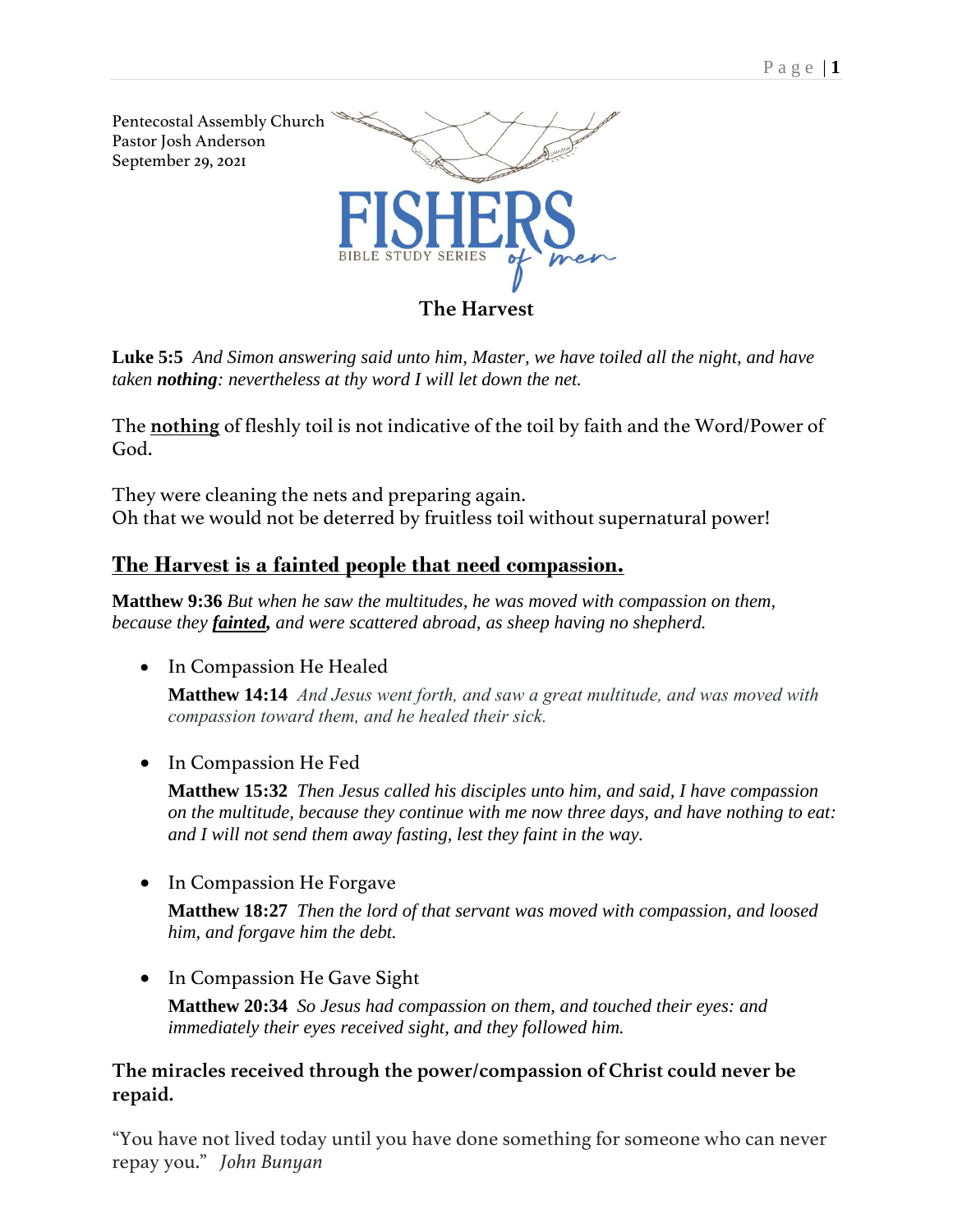#### **A sign gave reason for many to follow. Compassion gave reason for Jesus to work.**

**[Luke](verseid:42.7.11) 7:11** *And it came to pass the day after, that he went into a city called Nain; and many of his disciples went with him, and much people.*

**[Luke](verseid:42.7.12) 7:12** *Now when he came nigh to the gate of the city, behold, there was a dead man carried out, the only son of his mother, and she was a widow: and much people of the city was with her.*

**[Luke](verseid:42.7.13) 7:13** *And when the Lord saw her, he had compassion on her, and said unto her, Weep not.*

**[Luke](verseid:42.7.14) 7:14** *And he came and touched the bier: and they that bare him stood still. And he said, Young man, I say unto thee, Arise.*

**[Luke](verseid:42.7.15) 7:15** *And he that was dead sat up, and began to speak. And he delivered him to his mother.*

We must remember the Harvest is a people in need of compassion!

## **The Harvest is a scattered people that need to be gathered.**

**Matthew 9:36** *But when he saw the multitudes, he was moved with compassion on them, because they fainted, and were scattered abroad, as sheep having no shepherd.*

• The gathering is His Divine Devotion to those called.

**[Matthew 23:37](verseid:40.23.37)** *O Jerusalem, Jerusalem, thou that killest the prophets, and stonest them which are sent unto thee, how often would I have gathered thy children together, even as a hen gathereth her chickens under her wings, and ye would not!*

• The gathering is for the supernatural He has presently for their lives.

#### **John 7:37-38**

*37 In the last day, that great day of the feast, Jesus stood and cried, saying, If any man thirst, let him come unto me, and drink.*

*38 He that believeth on me, as the scripture hath said, out of his belly shall flow rivers of living water.*

• The gathering is to reveal the greatness of Eternal Life prepared.

**I Corinthians 2:9** *But as it is written, Eye hath not seen, nor ear heard, neither have entered into the heart of man, the things which God hath prepared for them that love him.*

#### **[Matthew](verseid:40.22.1) 22:1-10**

*[4](verseid:40.22.4) Again, he sent forth other servants, saying, Tell them which are bidden, Behold, I have prepared my dinner: my oxen and my fatlings are killed, and all things are ready: come unto the marriage.*

*[9](verseid:40.22.9) Go ye therefore into the highways, and as many as ye shall find, bid to the marriage. [10](verseid:40.22.10) So those servants went out into the highways, and gathered together all as many as they found, both bad and good: and the wedding was furnished with guests.*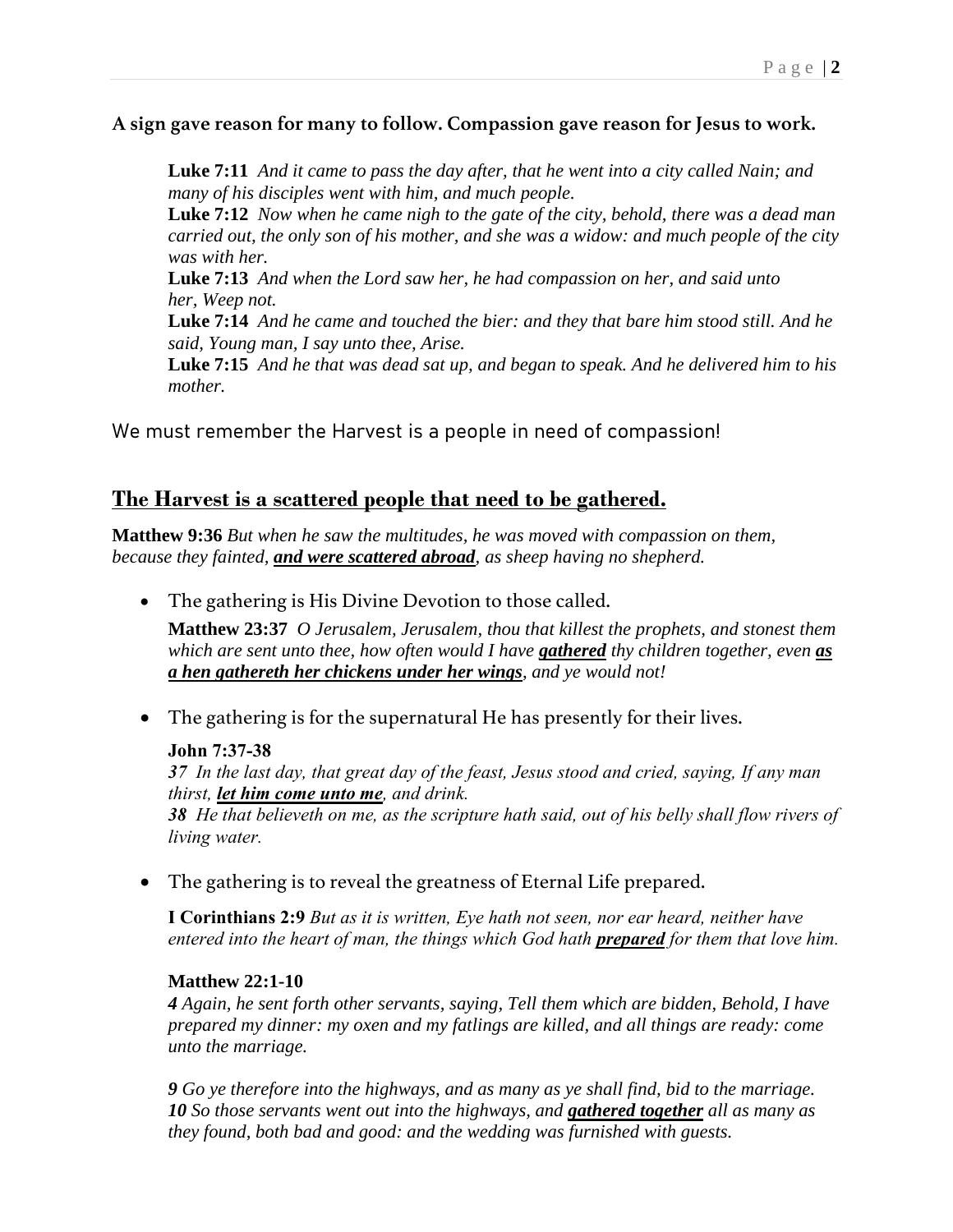## **The Harvest is a people without a shepherd needing guidance.**

**Matthew 9:36** *But when he saw the multitudes, he was moved with compassion on them, because they fainted, and were scattered abroad, as sheep having no shepherd.*



### **Guidance had led him to baptism and rejoicing!**

**Those that hear his voice will be gathered to the Chief Shepherd.**

- **1 Peter 2:25** *For ye were as sheep going astray; but are now returned unto the Shepherd and Bishop of your souls.*
- **1 Peter 5:4** *And when the chief Shepherd shall appear, ye shall receive a crown of glory that fadeth not away.*